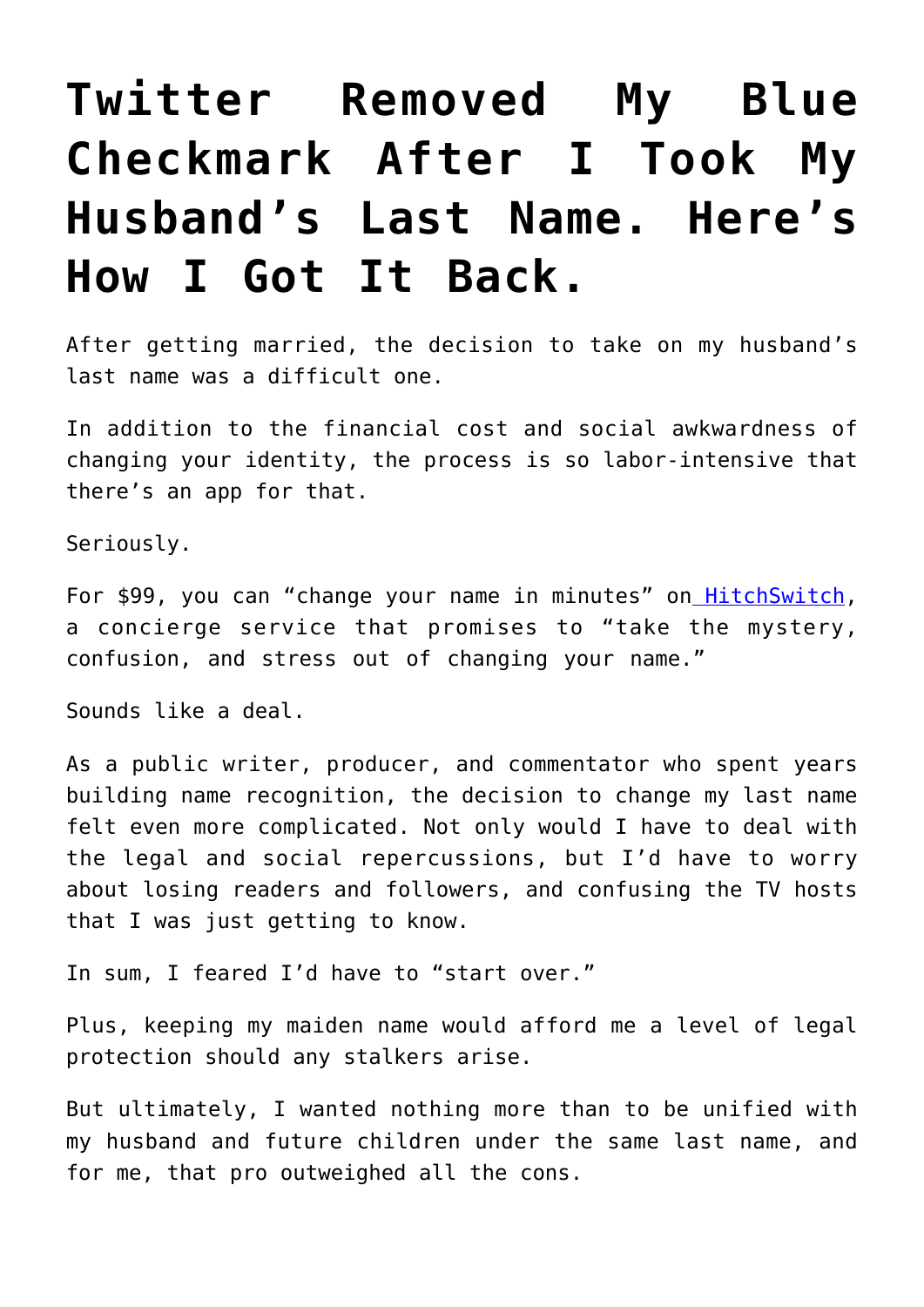(Interestingly enough, feminists are now questioning why any woman would do this—as if keeping your father's last name will bring down the patriarchy.)

*Why are women still taking their husband's name?*

*— Rebecca Serle (@RebeccaASerle) [March 15, 2019](https://twitter.com/RebeccaASerle/status/1106370852134617088?ref_src=twsrc%5Etfw)*

In February, my husband and I took a belated two week honeymoon. Upon my return, I was ready. "This is it," I thought. "Short-term pain for long-term gain."

The one thing I thought I had going for me was that blue checkmark on Twitter. In the most superficial way, I thought, "This will show people that with my new last name, I'm still legit."

With a bevy of social media accounts, bios, and more, I acted fast. Consistency, I thought, was key to avoiding confusion. I notified my IT department, all the organizations I work with, and swiftly changed my Twitter username. I was ecstatic to learn I could get *[@KelseyBolar](https://twitter.com/kelseybolar)* without any weird characters. Things were going great.

*Back from an amazing, Twitter-free honeymoon!*

*I'm also excited to share that I'm taking on my hubby's last name…Kelsey Bolar! (Pronounced like "Polar" but with a "B"??)*

*So what'd I miss? [pic.twitter.com/z0zvYVTpxD](https://t.co/z0zvYVTpxD)*

*— Kelsey Bolar (Harkness) (@kelseybolar) [February 25, 2019](https://twitter.com/kelseybolar/status/1100146910353080320?ref_src=twsrc%5Etfw)*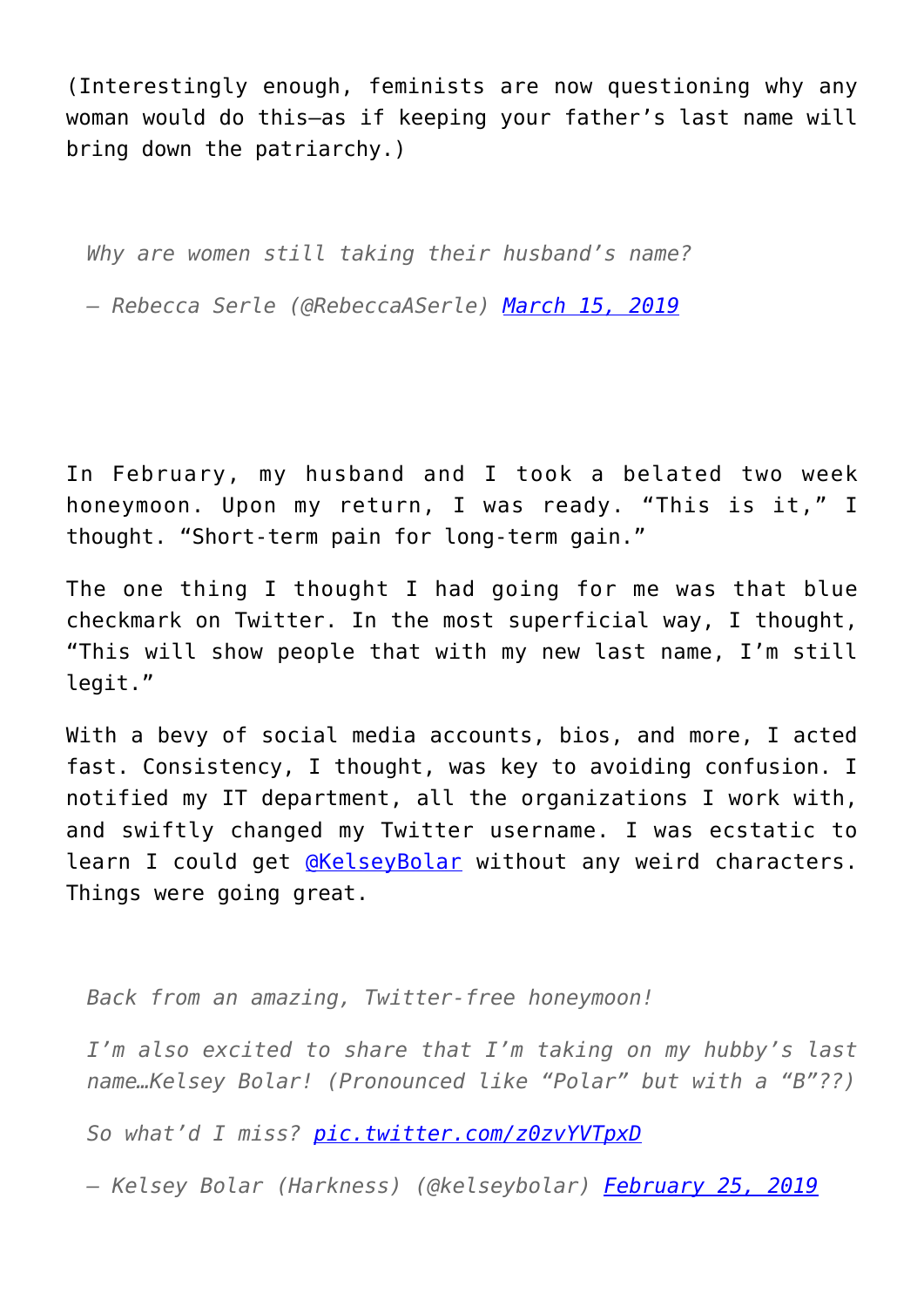Until shortly after making the announcement—there was no longer a blue checkmark next to my Twitter handle.

Caught up in a rush of fire and fury, my thumbs were ready to take to Twitter and accuse them of discriminating against me. How could a company that claims to be committed to ["equality"](https://about.twitter.com/en_us/values/twitter-for-good.html) punish women for taking on their husbands' last names?

Given Twitter's reputation among conservatives, I was confident I'd gin up enough outrage to publicly shame them into giving me the blue checkmark back. And, I'd be fighting for a greater good. "No one deserves to be punished for getting married!" I thought.

But as Ben Shapiro likes to say, "Facts don't care about your feelings." And the fact is, Twitter had a policy for changing your last name that I was completely unaware of.

I put my accusations on hold and decided to reach out to a contact at Twitter to explain the situation. In addition to detailing the mechanics, I shared the personal toll I feared my name change could have on my career, and how losing my (silly, superficial) status as a "public figure" on their platform was making it worse. In short, I took responsibility for failing to follow their policies, but explained it was unintentional.

My contact responded in kind, and assured me someone would look into it.

Out of the blue, less than two weeks later, my blue checkmark was back.

If Twitter had refused to reinstate it, the social media giant would have deserved every ounce of outrage I was prepared to launch. But instead, I resisted the temptation and thereby avoided making false, salacious accusations. Because of that,